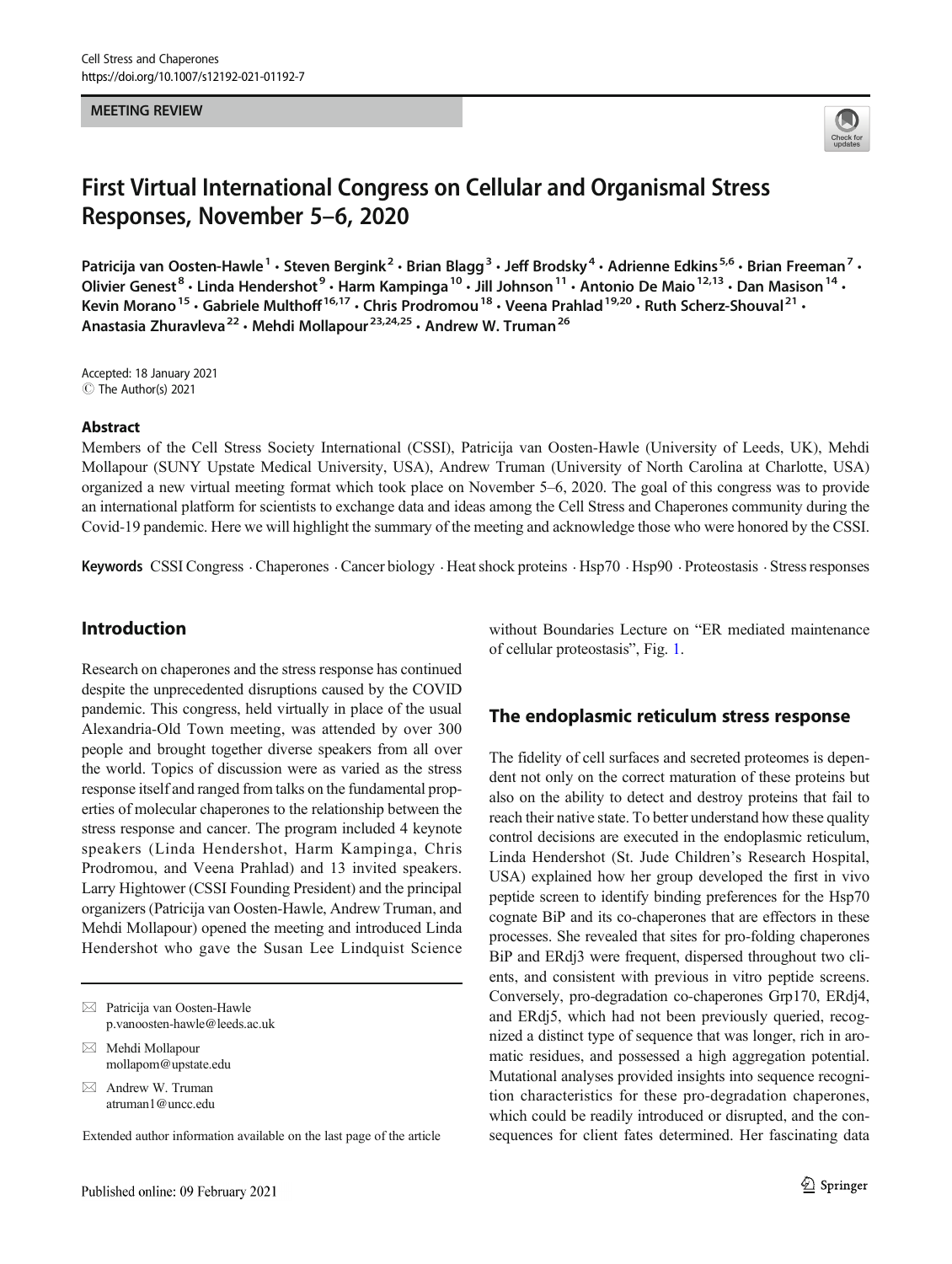# **Big Thank You**

<span id="page-1-0"></span>

**Prof Larry Hightower CSSI Founder** 



**Cell. Stress & Chaperones** 

**Prof Valerie Mezger CSSI President elect Managing Editor** 



SpringerNature

Dr Len Necker **CSSI President** 



III Vie ANCER **Adrienne Edkins** 

Fig. 1 First Virtual International Congress on Cellular and Organismal Stress Responses was held with great success on November 5–6, 2020, with over 300 participants. We thank the senior members of CSSI for

revealed unanticipated diversity in recognition sequences for chaperones, established a sequence-encoded interplay between protein folding, aggregation, and degradation, and highlighted the ability of clients to co-evolve with chaperones ensuring quality control.

Similar to other Hsp70s, BiP functions rely on their ability to cycle between several functionally distinct conformations. Anastasia Zhuravleva (University of Leeds, UK) exploited solution NMR and other biophysical techniques to characterize the BiP chaperone cycle and elucidate how the BiP chaperone cycle is regulated post-translationally by AMPylation of

creating and maintaining an inspiring and inclusive environment for new and established researchers to thrive

the BiP substrate-binding domain (SBD) and binding  $Ca^{2+}$  to the BiP nucleotide-binding domain (NBD). Her results suggest that local perturbations in the BiP SBD and NBD finetune the pre-existing conformational ensemble, enabling gradual fine-tuning of BiP chaperone activity. These tunable properties of the chaperone cycle for BiP and other Hsp70s potentially provide new opportunities to develop allosteric modulators of their chaperone activity (Wieteska et al. [2017\)](#page-6-0).

Chaperones (both cytoplasmic and ER-localized) are critical in tumor progression and metastasis. Jeff Brodsky (University of Pittsburgh) discussed the ability of cancer cells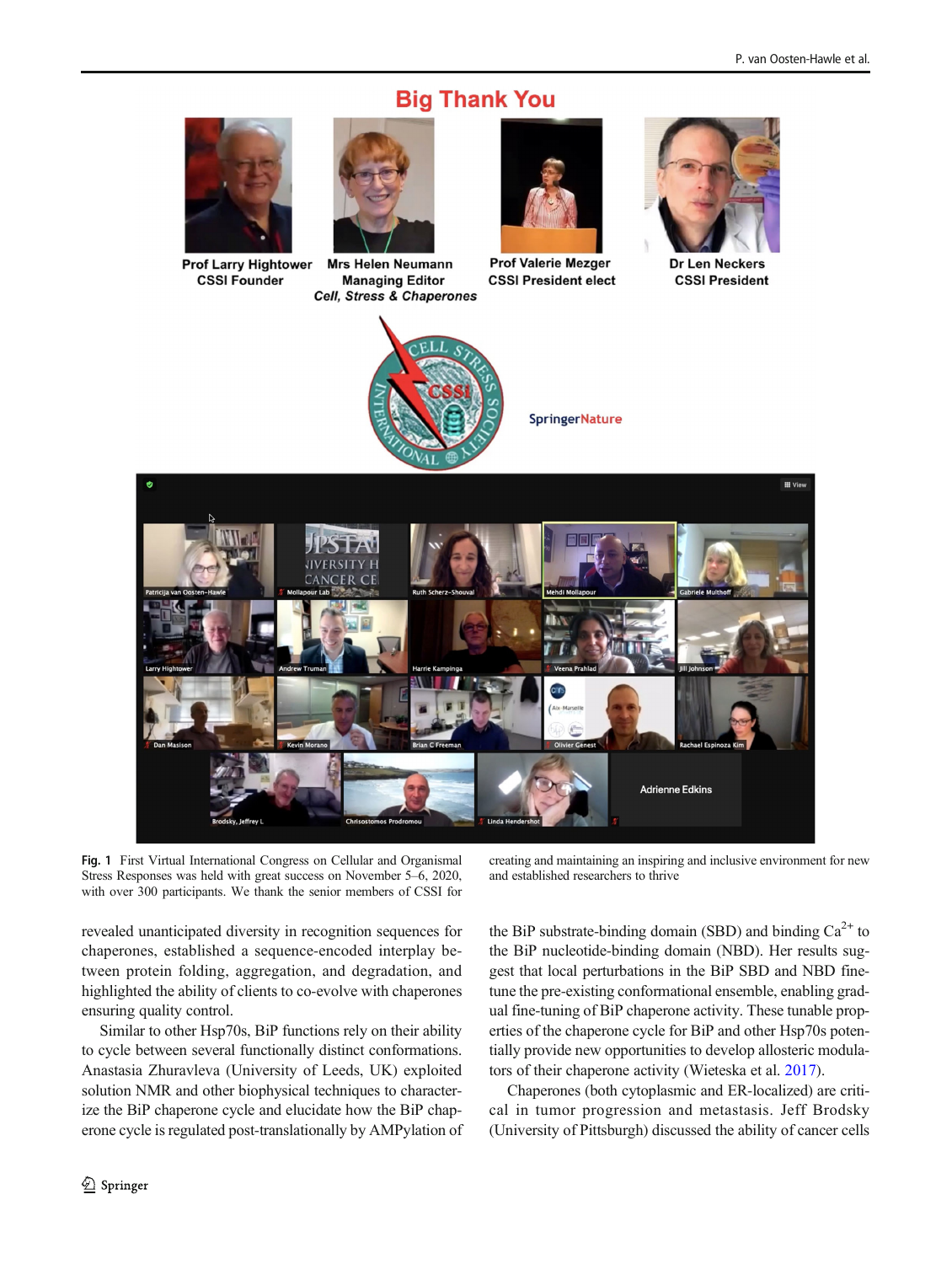to withstand severe stress, and suggested that these cells might have been re-wired to withstand these stresses. Expanding upon this concept, his lab identified and used Hsp70 inhibitors to identify cancer cells that are susceptible to proteotoxic stress, and then determined the mechanisms that allow these cells to become resistant to the inhibitors. He then summarized published and new data on the role of the autophagy pathway in mediating resistance.

## Cellular protein quality control

Molecular chaperones are not solo players; their activity and specificity are dictated by a large number of semi redundant co-chaperone proteins. Keynote speaker Harm Kampinga (UMCG, The Netherlands) discussed the peculiar features of the Hsp70 co-chaperone DNAJB6, one of the 50 members of the J-domain protein family. DNAJB6 has excellent properties and capacities to delay the amyloidogenesis of a variety of disease-causing proteins, most particularly those with expanded polyglutamine sequences (polyQ proteins). DNAJB6 expression levels are tightly associated with cellular vulnerability to polyQ aggregation and toxicity and these expression levels have been found to decline upon differentiation from stem cells to neurons, consistent with the neuronal degeneration to which these polyQ proteins lead. DNAJB6 does not interact with polyQ monomers, but with (small) polyQ oligomers when formed and next prevents their transition into amyloid-like aggregates.

Steven Bergink (UMCG, The Netherlands) showed that DNAJB6 is also involved in Nuclear Pore Complex (NPC) biogenesis. Impairment of DNAJB6 results in the accumulation of the so-called annulate lamella—not fully assembled NPCs—in the cytosol. Moreover, DNAJB6 localizes to NPC—assembly intermediates—during the interphase of the cell cycle, and interacts with FG nucleoporins (FG-Nups). The FG-rich domains of Nups form condensates in the cytosol that progress into amyloids over time, a process that is attenuated by DNAJB6. This activity is reminiscent of the reported antiamyloidogenic action DNAJB6 has on polyglutamine proteins or amyloid-β42. Their data provide the first evidence for a role of chaperones in NPC biogenesis and suggests that DNAJB6 acts as a chaperone for unstructured NPC components, preventing them from aggregating.

Co-chaperone proteins also play an important role in prion propagation. [PSI<sup>+</sup>] prions are amyloids of Sup35, an essential protein. Puzzlingly, [PSI<sup>+</sup>] affects viability only modestly despite substantial depletion of Sup35 into insoluble prion aggregates. Dan Masison (NIH, USA) revealed that [PSI<sup>+</sup>] is however highly toxic to cells with a truncated version of Hsp70 J-protein co-chaperone Sis1. He described a dual role for Sis1 in promoting [PSI<sup>+</sup>] propagation and in keeping Sup35 soluble enough for cells to grow normally. Thus, Sis1

is crucial for [PSI<sup>+</sup>] prions to maintain a balance between depleting enough Sup35 to propagate stably and retaining enough soluble Sup35 for normal growth, which provides an explanation for persistence of otherwise lethal [PSI<sup>+</sup>] prions.

Bacteria represent a huge reservoir of unexplored J-domain proteins (JDPs), the co-chaperones of HSP70/DnaK. By studying the aquatic bacterium Shewanella oneidensis, Olivier Genest (CNRS, Aix Marseille University) revealed that AtcJ, a short JDP of 94 amino acids containing only a Jdomain and a C-terminal extremity of 21 amino acids, is required for growth at low temperature. AtcJ interacts through its C-terminal extremity with AtcC, that itself interacts with AtcB, two proteins also important for cold adaptation. Recent results indicate that AtcB contacts the RNA polymerase, suggesting that the Atc proteins could target DnaK to the RNA polymerase (Maillot et al. [2019\)](#page-5-0).

Kevin Morano (University of Texas, USA) presented new work demonstrating that yeast cells defective in redox buffering exhibit chronic activation of a heat shock response. Specifically, mutants in the cytosolic thioredoxin pathway, but not the glutathione or mitochondrial thioredoxin systems, activated the transcription factor Hsf1. Using HSP-GFP fusion proteins, the sequestrate Hsp42 but not the Hsp70/Hsp104 disaggregase machine was found to localize in the perinuclear JUNQ compartment in stable foci. Thioredoxin mutants likewise accumulated the permanently misfolded model protein CPY-GFP but were competent to refold heat-denatured firefly luciferase, suggesting defects in substrate processing through the ubiquitin-proteasome pathway. These findings reveal a previously unknown and important link between redox homeostasis and protein quality control.

## Chaperone structure and function

Over the past several decades, substantial effort has gone into probing the structure and mechanisms of the stress responses. It was exciting to see that there is still room for fundamental discoveries to be made in this area. In his keynote talk, Chrisostomos Prodromou (University of Sussex, UK) presented the cryo-EM structure of the human and yeast R2TP-TTT complex (human: RUVBL1/2-RPAP3-PIH1D1-TELO2- TTI1-TTI2)1. A subcomplex of human R2-TTT (RUVBL1/ 2) was resolved at 3.4 Å for the R2 (RUVBL1/2) ring and 5 Å for the TTT module. The structures reveal the binding of the TTT complex to the R2 ring. There was evidence that the TP (RPAP3-PIH1D1) component of the R2TP complex was present through tethering, but was essentially not visible, due to the flexible nature of its interaction. Studies using the Kluveromyces maxianus TOR1 showed details of its interaction with the R2TP-TTT complex and which domains were critical for its recruitment (Pal et al. [2020\)](#page-5-0).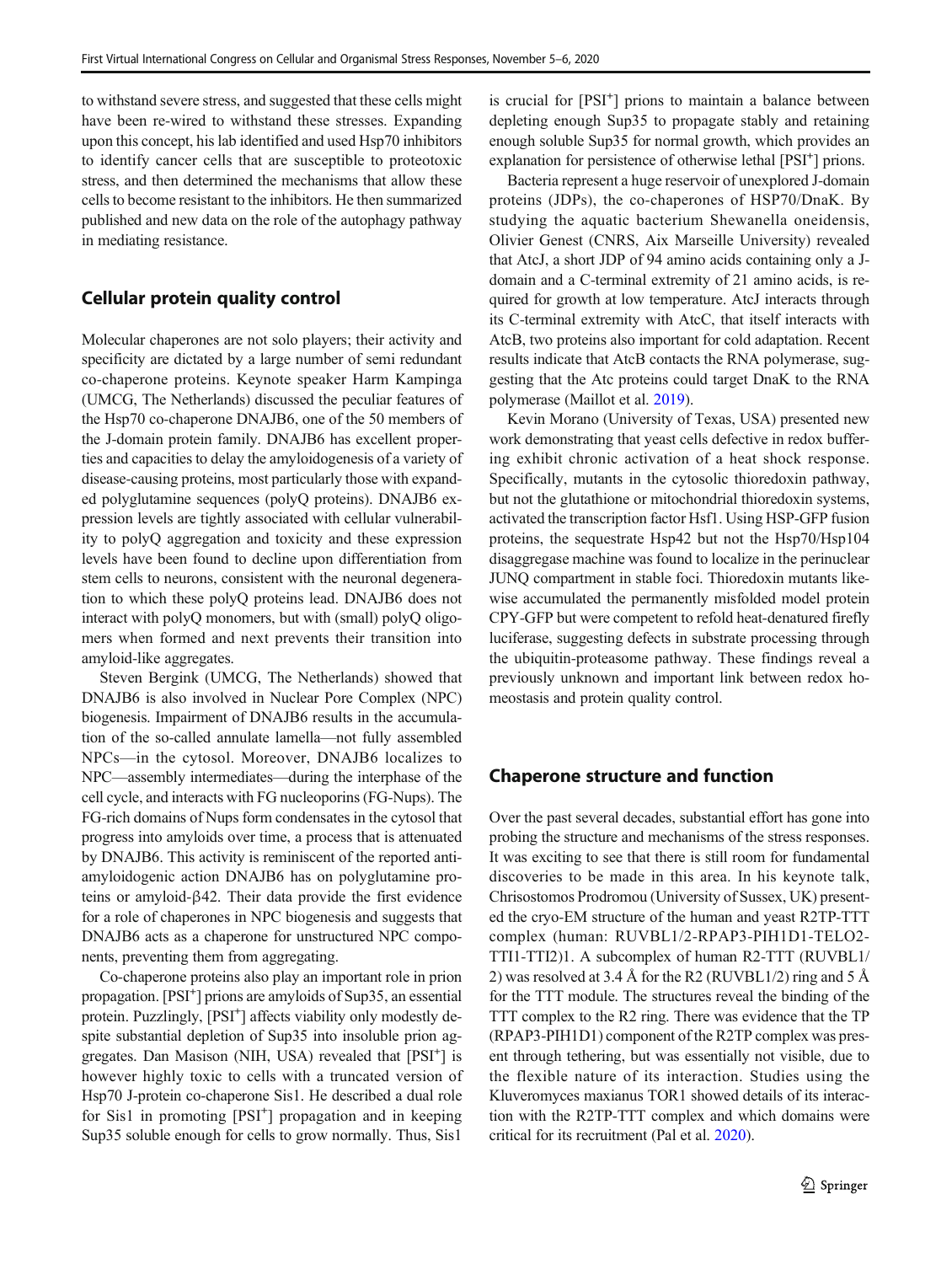Recently, substantial progress has been made in determining direct interactors of Hsp90 (Weidenauer et al. [2017](#page-6-0)). Adding to this wealth of knowledge, the laboratory of Brian Freeman (UIUC) exploited a number of yeast Hsp90 variants containing the non-natural amino acid p-benzoyl-lphenylalanine (Bpa), which also serves as a UV-triggered crosslinker, to reveal a broad Hsp90 physical interactome comprised of >1000 hits. Intriguingly, the use of the Bpacrosslinker identified two different classes of Hsp90 clients—a classic, stably Hsp90-associated one and a more transient Hsp90-regulated class. Validation studies demonstrate that the transient clients depend on Hsp90 in a variety of cellular pathways including transcription, translation, and genome organization.

Similarly, Jill Johnson (University of Idaho) described identification of groups of yeast Hsp90 mutants that have differing effects on Hsp90 interaction with Hsp70 or co chaperones. Mutations within the same group exhibited similar effects on client activity. Surprisingly, one group of Hsp90 mutations had limited effects on activity of select clients, suggesting they result in altered client specificity. Given the large number of PTMs on chaperones, it is possible that some of these mutants are at either sites of modification or in close proximity (Backe et al. [2020;](#page-5-0) Nitika et al. [2020b\)](#page-5-0).

Adrienne Edkins (Rhodes University, South Africa) described the importance of chaperone interactions in the extracellular matrix. Fibronectin (FN) is a client protein of Hsp90 that is an important component of the extracellular matrix (ECM). Hsp90 interacts via its M-domain directly with Nterminal proteolytic FN fragments, with the binding affinity determined by the intrinsic stability of the FN fragments and the presence of type I FN repeats. Exogenous extracellular Hsp90 altered the size and orientation of individual FN fibers and promoted the incorporation of soluble fibronectin into ECM, consistent with the role of the FN N-terminus in FN ECM assembly.

Chaperones have long been investigated as potential anticancer therapeutic agents, although issues of patient toxicity have remained problematic. Brian Blagg (Notre Dame University, USA) presented preliminary studies that emphasized the development and evaluation of isoform-selective inhibitors of the Hsp $90\alpha$  isoform. Through a structure-based approach small molecules were developed that selectively bound to the Hsp90β isoform in lieu of Hsp90α, which are  $\sim$ 95% identical in the N-terminal ATP-binding sites. A small sub pocket was exposed in Hsp90β that allowed for the inclusion of appendages that when incorporated significantly enhance affinity for Hsp90β, while presenting detrimental interactions with  $Hsp90\alpha$ . These new compounds were able to induce the degradation of Hsp90β-dependent substrates in various cell lines and manifested submicromolar EC50s against select cancer cell lines. In addition, no induction of Hsp90 levels was observed, indicating that the Hsp90β-

selective inhibitors overcome many of the detriments associated with the pan-Hsp90 inhibitors that were evaluated clinically (Khandelwal et al. [2018](#page-5-0)).

# Organismal and intercellular level stress responses

Although mechanistic in vitro studies are critical for understanding basic properties of chaperones, it is essential to consider how they are regulated not only at a cellular level but also at an organismal level. Veena Prahlad (University of Iowa) elegantly described neuronal control over the cellular heat shock response in the nematode C. elegans. Organisms function despite wide fluctuations in their environment through the maintenance of homeostasis. In general, two distinct kinds of strategies are used by organisms to achieve homeostasis. The first are servomechanisms, whereby errorsensing negative feedback loops triggered by the perturbation of some set-point, correct the performance of a system to restore homeostasis. An alternate mechanism is through the activation of anticipatory or cephalic mechanisms that are predictive and implemented prior to the actual perturbation of the system (Prahlad [2020\)](#page-5-0). Dr. Prahlad discussed work over the last few years from her lab that provides evidence for the existence of a cephalic mechanism of control over the heat shock response. Her data showed that such cephalic control is mediated by the release of the neuromodulator serotonin, linking anxiety, experience, learning—aspects that are fundamental to cephalic processes—to cellular changes in transcription and protein quality control. Finally, she discussed her recent findings that serotonin acts through a signal transduction pathway conserved between C. elegans and mammalian cells to enable the transcription factor HSF1 to alter chromatin in soon-to-be fertilized germ cells by recruiting the histone chaperone FACT, displacing histones, and initiating protective gene expression. Without serotonin release by maternal neurons, FACT is not recruited by HSF1 in germ cells and progeny of stressed C. elegans mothers fail to complete development (Das et al. [2020](#page-5-0)). These studies are just beginning to uncover how stress sensing by maternal neurons, coupled to HSF1-dependent transcription in the germline, could result in the epigenetic remodeling of offspring (Das et al. [2020](#page-5-0)).

HSF1 is also critical in the transcriptional program required for tumor survival. Tumors are stressful environments, and various stress responses are activated in cancer cells and in non-malignant cells of the tumor microenvironment to cope with these stressful conditions. These pathways have been classically shown to be activated in a cell-autonomous manner; however, accumulating evidence over the past years suggests that non-cell-autonomous activation of stress responses plays important roles in tumor progression, metastasis, and immune evasion. Ruth Scherz-Shouval (Weizmann Institute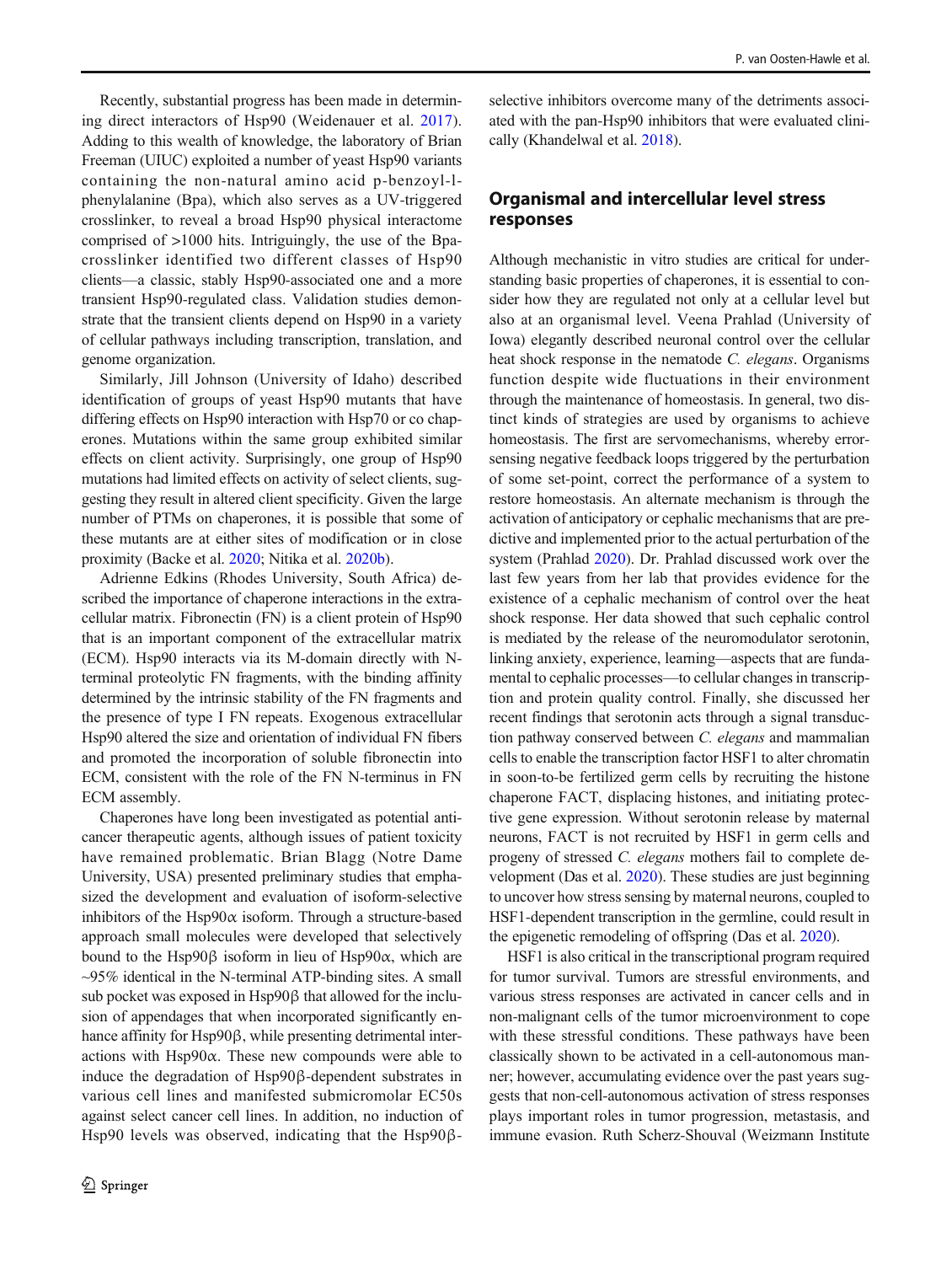of Science, Israel) showed that heat shock factor 1 (HSF1) is activated in response to inflammatory signals in stromal fibroblasts of the gut, and that its activation promotes ECM remodeling, leading to the development of colon cancer. Loss of HSF1 abrogates ECM assembly by colon fibroblasts in cell culture, prevents ECM remodeling in a mouse model of inflammation-induced colon cancer, and significantly inhibits progression to colon cancer. These findings highlight HSF1 as a key mediator of the response to inflammation in the colon, and highlight another facet of the many roles of stress responses in health and disease (Levi-Galibov et al. [2020](#page-5-0)).

The chaperone/co-chaperone system is also critical for a robust immune response and cancer cell drug resistance (Nitika et al. [2020a;](#page-5-0) Shevtsov et al. [2019a](#page-5-0)). Gabriele Multhoff (Technical University of Munich, Germany) showed that the major stress-inducible Hsp70 (HSPA1A) is frequently overexpressed in the cytosol of a large variety of different tumor entities and presented on the plasma membrane in a tumor-specific manner (Stangl et al. [2018\)](#page-5-0). High cytosolic/ membrane Hsp70 levels are associated with therapy resistance and unfavorable prognosis. Moreover, membrane Hsp70 positive tumor cells actively release Hsp70 in exosomes that serve as a biomarker for the membrane Hsp70 status and reflect the viable tumor mass in liquid biopsies (Gunther et al. [2015](#page-5-0)). Highly aggressive, membrane Hsp70 positive tumor cells can be recognized and killed by Hsp70 peptide TKD and IL-2 (TKD/IL-2) stimulated NK cells in vitro and in vivo. Therefore, patients with non-resectable, advanced NSCLC (stage IIIa/b) were either treated with 4 cycles of ex vivo stimulated NK cells or received best supportive care after radiochemotherapy in a randomized phase II clinical trial. The improved clinical outcome of NSCLC patients after adoptive NK cell transfer was clearly mediated by NK cells expressing activatory (C-type lectin) NK cell receptors. Based on promising preclinical data and a pilot study (Kokowski et al. [2019](#page-5-0); Shevtsov et al. [2019b](#page-5-0)), future plans are to treat NSCLC patients with a combined regimen consisting of ex vivo TKD/IL-2 activated NK cells and immune checkpoint inhibitors in an upcoming clinical trial.

Finally, Antonio De Maio (UC San Diego) discussed Coronavirus Disease 2019 (COVID-19) that is triggered by infection by a new coronavirus, severe acute respiratory syndrome coronavirus 2 (SARS-CoV-2), with a rapid transmission rate (Hightower and Santoro [2020](#page-5-0)), which has resulted in a worldwide pandemic due to various factors, including propagation from asymptomatic infected individuals, speedy international travel, and poor mitigation approaches adopted in some regions. Although the mortality rate of COVID-19 is less than prior coronavirus epidemics (Fauci et al. [2020\)](#page-5-0), this disease has been a tremendous burden to the world population and economy. The clinical outcome from COVID-19 is modulated by multiple factors, including the level of the infection, the genetic background, gender and age of the patient, and non-genetic

factors, such as obesity, smoking, economic status, and environmental conditions. SARS-CoV-2 cellular infection triggers a corresponding activation of the innate immune system that is initially beneficial, but if it is not properly controlled, results in an overwhelming inflammatory response that is detrimental long-term due to the development of innate immune dysfunction, defined as the inability to respond to subsequent stressors, a condition exacerbated by metabolic exhaustion. Therefore, early therapeutic interventions could be critical to ameliorating the outcome from COVID-19. A potential intervention, particularly in conditions of low oxygen saturation levels, is hyperbaric oxygen treatment, consisting of systemic exposure to 100% oxygen under increased atmospheric pressure (De Maio and Hightower [2020](#page-5-0); Kjellberg et al. [2020\)](#page-5-0), which appears to be successful in limited clinical trials (Gorenstein et al. [2020](#page-5-0); Thibodeaux et al. [2020\)](#page-6-0).

#### Awards

The Executive Council of the CSSI has established The Ferruccio Ritossa Early Career Award. The award was created to celebrate the fiftieth anniversary of the discovery of the heat shock response by the late Ferruccio Ritossa who made this pioneering discovery early in his academic career. Len Neckers (CSSI President) presented the 2020 Ritossa Early Career Award to Dimitra Bourboulia (SUNY Upstate Medical University, USA) for her contribution in deciphering the function and regulation of extracellular Hsp90 in cancer. The Executive Council of CSSI has also established the Alfred Tissières Young Investigator Award, in honor and remembrance of Alfred Tissières, a pioneering investigator in the heat shock and cellular stress response field. Larry Hightower (CSSI Founding President) presented the 2020 Alfred Tissières Young Investigator Award to Maxim Shevtsov (Technical University of Munich, Germany). Finally, Larry Hightower presented service awards to the following new CSSI Fellows; Jeff Brodsky, Heath Ecroyd, Adrienne Edkins, Brian Freeman, Pierre Goloubinoff, Patricija van Oosten-Hawle, Jill Johnson, Kevin Morano, Matthias Mayer, Dennis Thiele, Andrew Truman, and Elizabeth Waters. The following were made new CSSI Senior Fellows; Greg Blatch, Wilbert Boelens, Francesco Cappello, Heather Durham, and Cassandra Tierney.

#### Concluding remarks

This first virtual meeting was a success, with many new participants all over the world. The virtual nature and free-ofcharge registration provided an excellent opportunity to attend the conference and so expanded the CSSI community. It was exciting to see that 17 new members have joined the CSSI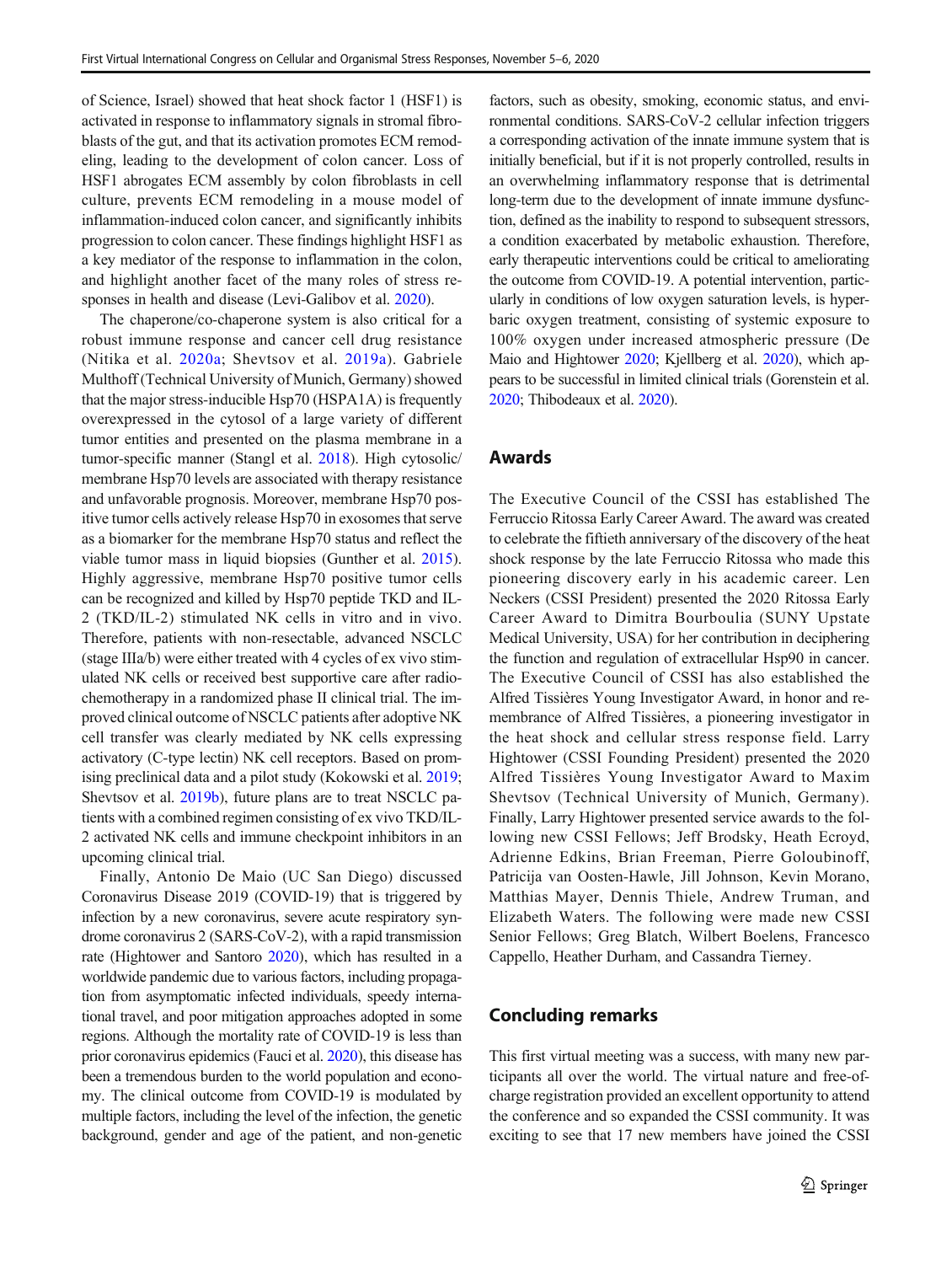<span id="page-5-0"></span>since the virtual meeting. Importantly, the conference was attended by many undergraduate researchers with an interest in molecular chaperones and cellular stress responses. CSSI provided free complimentary membership to the society for 1 year to 5 undergraduate researchers who chose to participate at the 2020 virtual conference.

Although virtual meetings can never fully replace inperson meetings that facilitate the formation of new collaborations and wonderful networking opportunities, the great success of this virtual meeting suggests that a hybrid meeting may the format of choice in the years to come.

Acknowledgements We wish to thank our sponsoring organizations including the Cell Stress Society International, Springer Nature, Department of Urology, and Information Management & Technology Rachael A. Kim and Steve Mark at SUNY Upstate Medical University, as well as StressMarq Biosciences for their continued support without which this congress would not have been possible. A special thanks to CSSI General Secretary Helen Neumann who handled all of the details of the meeting organization.

Open Access This article is licensed under a Creative Commons Attribution 4.0 International License, which permits use, sharing, adaptation, distribution and reproduction in any medium or format, as long as you give appropriate credit to the original author(s) and the source, provide a link to the Creative Commons licence, and indicate if changes were made. The images or other third party material in this article are included in the article's Creative Commons licence, unless indicated otherwise in a credit line to the material. If material is not included in the article's Creative Commons licence and your intended use is not permitted by statutory regulation or exceeds the permitted use, you will need to obtain permission directly from the copyright holder. To view a copy of this licence, visit [http://creativecommons.org/licenses/by/4.0/](https://doi.org/).

#### References

- Backe SJ, Sager RA, Woodford MR, Makedon AM, Mollapour M (2020) Post-translational modifications of Hsp90 and translating the chaperone code. J Biol Chem 295:11099–11117. [https://doi.org/10.](https://doi.org/10.1074/jbc.REV120.011833) [1074/jbc.REV120.011833](https://doi.org/10.1074/jbc.REV120.011833)
- Das S, Ooi FK, Cruz Corchado J, Fuller LC, Weiner JA, Prahlad V (2020) Serotonin signaling by maternal neurons upon stress ensures progeny survival. Elife 9. <https://doi.org/10.7554/eLife.55246>
- De Maio A, Hightower LE (2020) COVID-19, acute respiratory distress syndrome (ARDS), and hyperbaric oxygen therapy (HBOT): what is the link? Cell Stress Chaperones 25:717–720. [https://doi.org/10.](https://doi.org/10.1007/s12192-020-01121-0) [1007/s12192-020-01121-0](https://doi.org/10.1007/s12192-020-01121-0)
- Fauci AS, Lane HC, Redfield RR (2020) Covid-19 Navigating the Uncharted. N Engl J Med 382(13):1268–1269. [https://doi.org/10.](https://doi.org/10.1056/NEJMe2002387) [1056/NEJMe2002387](https://doi.org/10.1056/NEJMe2002387)
- Gorenstein SA et al (2020) Hyperbaric oxygen therapy for COVID-19 patients with respiratory distress: treated cases versus propensitymatched controls. Undersea Hyperb Med 47:405–413
- Gunther S et al (2015) Correlation of Hsp70 serum levels with gross tumor volume and composition of lymphocyte subpopulations in patients with squamous cell and adeno non-small cell lung cancer. Front Immunol 6:556. <https://doi.org/10.3389/fimmu.2015.00556>
- Hightower LE, Santoro MG (2020) Coronaviruses and stress: from cellular to global. Cell Stress Chaperones 25(5):701–705. [https://doi.](https://doi.org/10.1007/s12192-020-01155-4) [org/10.1007/s12192-020-01155-4](https://doi.org/10.1007/s12192-020-01155-4)
- Khandelwal A et al (2018) Structure-guided design of an Hsp90beta Nterminal isoform-selective inhibitor. Nat Commun 9:425. [https://](https://doi.org/10.1038/s41467-017-02013-1) [doi.org/10.1038/s41467-017-02013-1](https://doi.org/10.1038/s41467-017-02013-1)
- Kjellberg A, De Maio A, Lindholm P (2020) Can hyperbaric oxygen safely serve as an anti-inflammatory treatment for COVID-19? Med Hypotheses 144:110224. [https://doi.org/10.1016/j.mehy.](https://doi.org/10.1007/s12192-020-01155-4) [2020.110224](https://doi.org/10.1007/s12192-020-01155-4)
- Kokowski K, Stangl S, Seier S, Hildebrandt M, Vaupel P, Multhoff G (2019) Radiochemotherapy combined with NK cell transfer followed by second-line PD-1 inhibition in a patient with NSCLC stage IIIb inducing long-term tumor control: a case study. Strahlenther Onkol 195:352–361. <https://doi.org/10.1007/s00066-019-01434-9>
- Levi-Galibov O et al (2020) Heat Shock Factor 1-dependent extracellular matrix remodeling mediates the transition from chronic intestinal inflammation to colon cancer. Nat Commun 11:6245. [https://doi.](https://doi.org/10.1038/s41467-020-20054-x) [org/10.1038/s41467-020-20054-x](https://doi.org/10.1038/s41467-020-20054-x)
- Maillot NJ, Honore FA, Byrne D, Mejean V, Genest O (2019) Cold adaptation in the environmental bacterium Shewanella oneidensis is controlled by a J-domain co-chaperone protein network. Commun Biol 2:323. [https://doi.org/10.1038/s42003-019-0567-3](https://doi.org/10.1056/NEJMe2002387)
- Nitika, Blackman JS, Knighton LE, Takakuwa JE, Calderwood SK, Truman AW (2020a) Chemogenomic screening identifies the Hsp70 co-chaperone DNAJA1 as a hub for anticancer drug resistance. Sci Rep 10(1):13831. [https://doi.org/10.1038/s41598-020-](https://doi.org/10.1038/s41598-70764) [70764-x](https://doi.org/10.1038/s41598-70764)
- Nitika, Porter CM, Truman AW, Truttmann MC (2020b) Posttranslational modifications of Hsp70 family proteins: expanding the chaperone code. J Biol Chem 295:10689–10708. [https://doi.](https://doi.org/10.1074/jbc.REV120.011666) [org/10.1074/jbc.REV120.011666](https://doi.org/10.1074/jbc.REV120.011666)
- Pal M et al (2020) Structure of the TELO2-TTI1-TTI2 complex and its function in TOR recruitment to the R2TP chaperone. bioRxiv: 2020.2011.2009.374355. [https://doi.org/10.1101/2020.11.09.](https://doi.org/10.1101/2020.11.09.374355) [374355](https://doi.org/10.1101/2020.11.09.374355)
- Prahlad V (2020) The discovery and consequences of the central role of the nervous system in the control of protein homeostasis. J Neurogenet 34:1–11. [https://doi.org/10.1080/01677063.2020.](https://doi.org/10.1080/01677063.2020.1771333) [1771333](https://doi.org/10.1080/01677063.2020.1771333)
- Shevtsov M, Multhoff G, Mikhaylova E, Shibata A, Guzhova I, Margulis B (2019a) Combination of anti-cancer drugs with molecular chaperone inhibitors. Int J Mol Sci 20. [https://doi.org/10.3390/](https://doi.org/10.3390/ijms20215284) [ijms20215284](https://doi.org/10.3390/ijms20215284)
- Shevtsov M et al (2019b) Ex vivo Hsp70-activated NK cells in combination with PD-1 inhibition significantly increase overall survival in preclinical models of glioblastoma and lung cancer. Front Immunol 10:454. <https://doi.org/10.3389/fimmu.2019.00454>
- Stangl S et al (2018) Heat shock protein 70 and tumor-infiltrating NK cells as prognostic indicators for patients with squamous cell carcinoma of the head and neck after radiochemotherapy: a multicentre retrospective study of the German Cancer Consortium Radiation Oncology Group (DKTK-ROG). Int J Cancer 142:1911–1925. <https://doi.org/10.1002/ijc.31213>